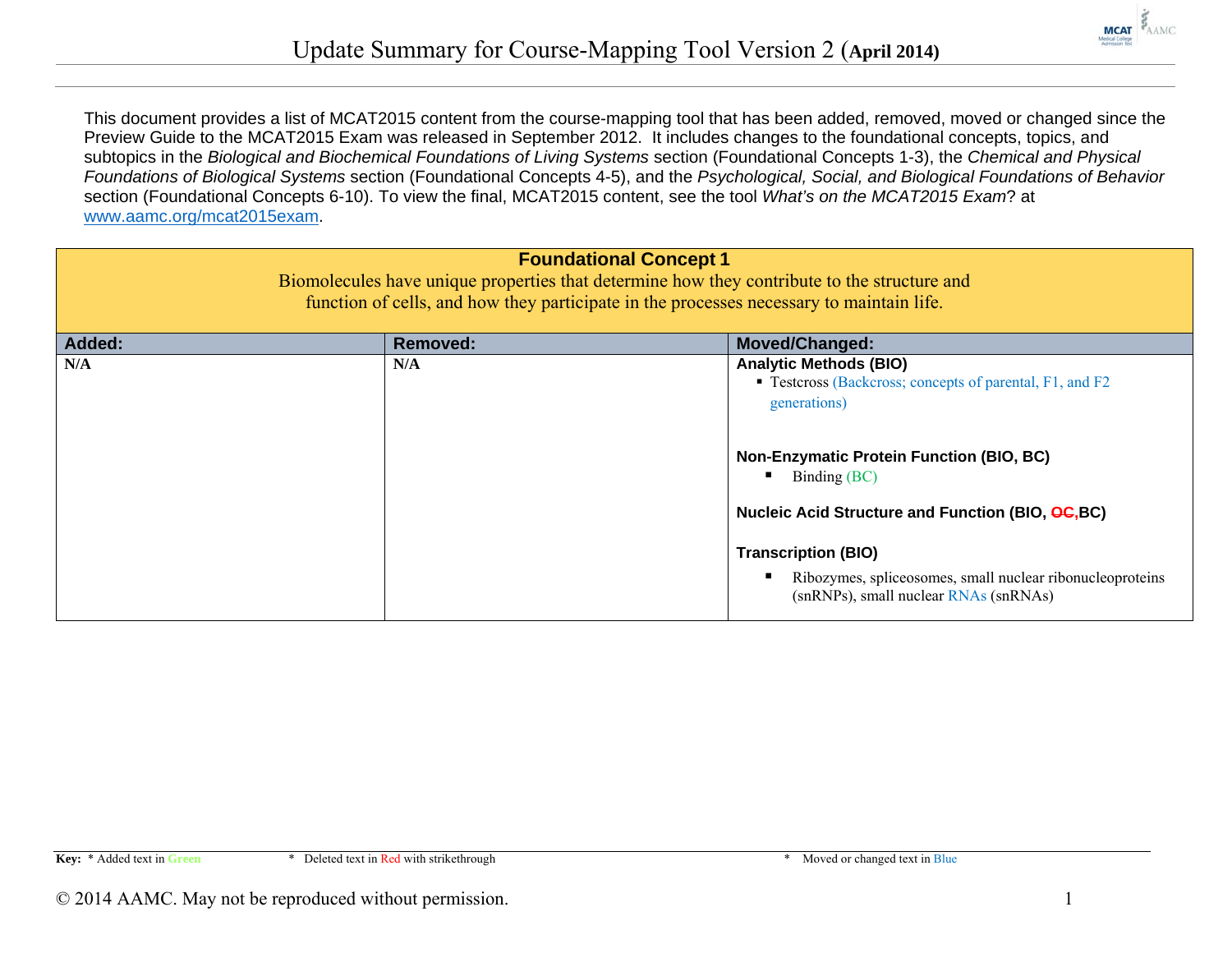|                                                                                                                      | <b>Foundational Concept 3</b><br>Complex systems of tissues and organs sense the internal and external environments of<br>multicellular organisms, and through integrated functioning, maintain a stable internal<br>environment within an ever-changing external environment. |                                                                                                                         |
|----------------------------------------------------------------------------------------------------------------------|--------------------------------------------------------------------------------------------------------------------------------------------------------------------------------------------------------------------------------------------------------------------------------|-------------------------------------------------------------------------------------------------------------------------|
| Added:                                                                                                               | Removed:                                                                                                                                                                                                                                                                       | <b>Moved/Changed:</b>                                                                                                   |
| <b>Immune System (BIO)</b>                                                                                           | <b>Circulatory System (BIO)</b>                                                                                                                                                                                                                                                | <b>Endocrine System: Mechanisms of Hormone Action (BIO)</b>                                                             |
| <b>Tissues</b><br>$\blacksquare$<br>Bone marrow<br>$\Omega$<br>Spleen<br>$\circ$<br>Thymus<br>Lymph nodes<br>$\circ$ | Oxygen transport by blood<br>Oxygen transport by blood;<br>$\circ$<br>modification of oxygen affinity                                                                                                                                                                          | Integration with nervous system: feedback control regulation<br>by second messengers<br>Regulation by second messengers |

| <b>Foundational Concept 4</b><br>Complex living organisms transport materials, sense their environment, process signals, and<br>respond to changes using processes that can be understood in terms of physical principles.                                                                                                                                                                                                                                                  |                                                                                                                                                                                                                                                                                                                                                        |                                                                                                                                                                                                                                                                                                                                                  |  |
|-----------------------------------------------------------------------------------------------------------------------------------------------------------------------------------------------------------------------------------------------------------------------------------------------------------------------------------------------------------------------------------------------------------------------------------------------------------------------------|--------------------------------------------------------------------------------------------------------------------------------------------------------------------------------------------------------------------------------------------------------------------------------------------------------------------------------------------------------|--------------------------------------------------------------------------------------------------------------------------------------------------------------------------------------------------------------------------------------------------------------------------------------------------------------------------------------------------|--|
| <b>Added:</b>                                                                                                                                                                                                                                                                                                                                                                                                                                                               | <b>Removed:</b>                                                                                                                                                                                                                                                                                                                                        | Moved/Changed:                                                                                                                                                                                                                                                                                                                                   |  |
| <b>Force (PHY)</b><br>Newton's First Law, inertia<br>Newton's Second Law $(F = ma)$<br>Newton's Third Law, forces equal and opposite<br>Friction, static and kinetic<br>Center of mass<br>Work (PHY)<br>Work done by a constant force: $W = Fd \cos \theta$<br>Conservative forces<br><b>Periodic Motion (PHY)</b><br>Amplitude, frequency, phase<br>Transverse and longitudinal waves: wavelength<br>and propagation speed<br><b>Electrostatics (PHY)</b><br>Coulomb's Law | <b>Work (PHY)</b><br>Derived units, sign conventions<br>$PV$ diagram: work done = area under or<br>enclosed by curve<br><b>Energy of Point Object Systems (PHY)</b><br>Conservative forces<br>Equilibrium (PHY)<br>Concept of force, units<br>Newton's First Law of Motion, inertia<br>Light, Electromagnetic Radiation (PHY)<br>Circular polarization | Equilibrium (PHY)<br>Vector analysis of forces acting on a point object<br><b>Energy of Point Object Systems (PHY)</b><br><b>Electrostatics (PHY)</b><br>Electrostatic energy, Potential difference, absolute,<br>electric potential at a point in space<br>Light, Electromagnetic Radiation (PHY)<br>Polarization of light: linear and circular |  |

**Key:** \* Added text in **Green** \* Deleted text in Red with strikethrough \* Moved or changed text in Blue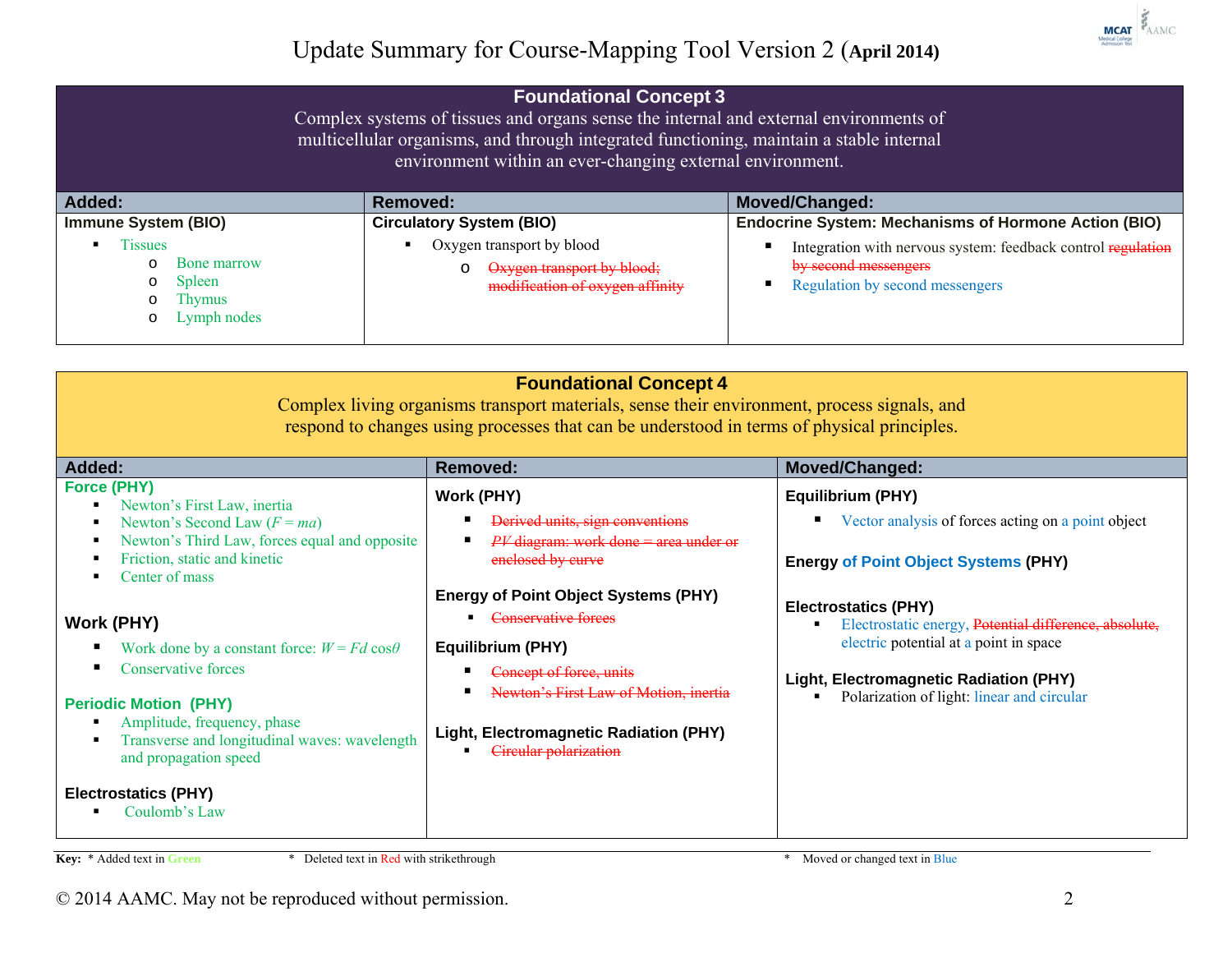

#### **Foundational Concept 4**

Complex living organisms transport materials, sense their environment, process signals, and respond to changes using processes that can be understood in terms of physical principles.

| <b>Added:</b>                                   | Removed: | <b>Moved/Changed:</b> |
|-------------------------------------------------|----------|-----------------------|
| <b>Magnetism (PHY)</b>                          |          |                       |
| Definition of magnetic field <b>B</b>           |          |                       |
| Motion of charged particles in magnetic fields; |          |                       |
| Lorentz force                                   |          |                       |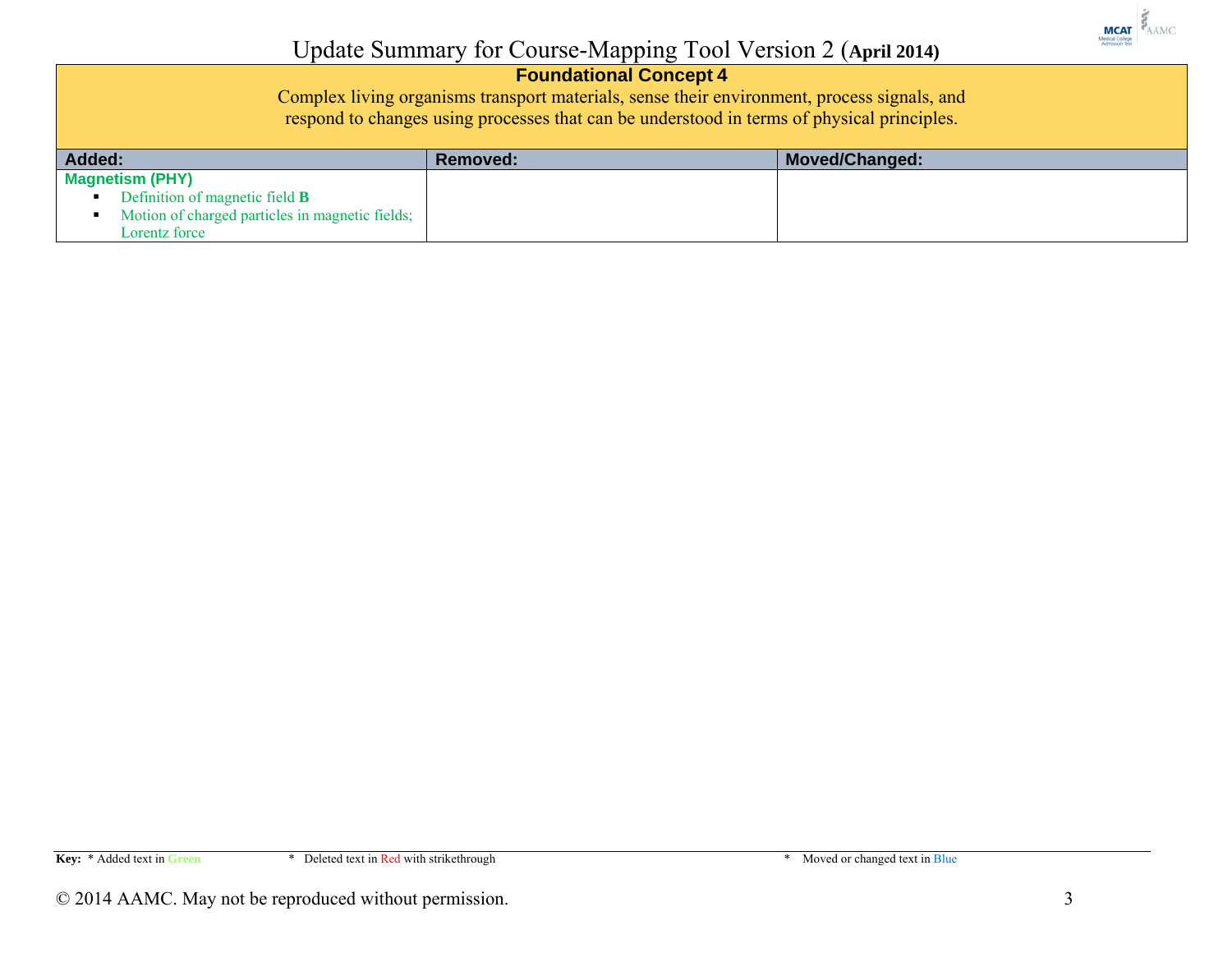

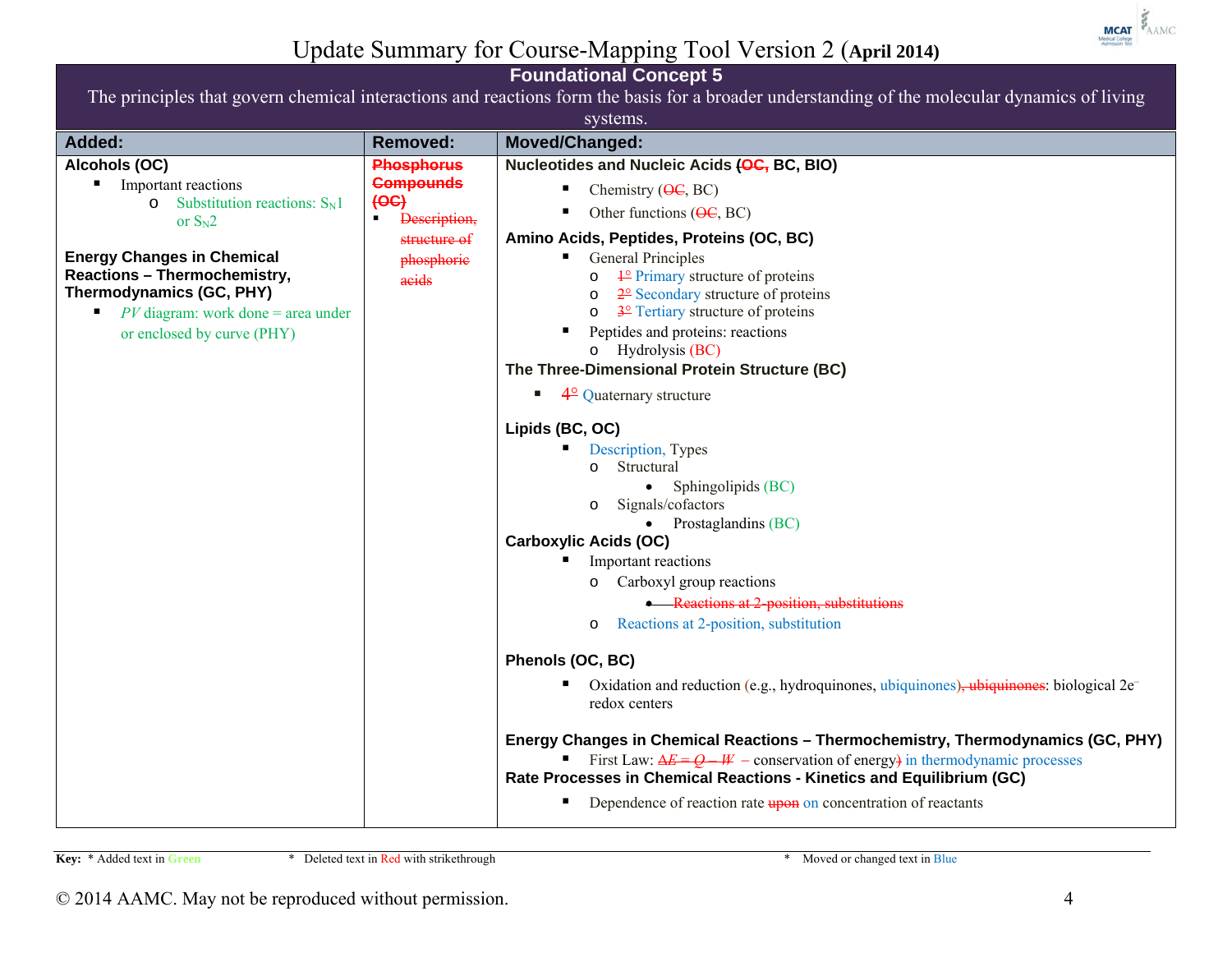

**Foundational Concept 6**  Biological, psychological, and sociocultural factors influence the ways that individuals perceive, think about, and react to the world.

| Added:                        | <b>Removed:</b>                 | Moved/Changed:                                                                                             |
|-------------------------------|---------------------------------|------------------------------------------------------------------------------------------------------------|
| <b>Sensory Processing</b>     | <b>Perception (PSY)</b>         | Hearing (PSY, BIO)                                                                                         |
| (PSY, BIO)                    | - Perception                    | Auditory processing (e.g., auditory pathways in the brain)                                                 |
| Sensation                     |                                 | o Auditory pathways in the brain                                                                           |
| Psychophysics<br>$\circ$      | <b>Emotion (PSY)</b>            | Sensory reception by hair cells (PSY)<br>ш                                                                 |
|                               | The role of                     | Other Senses (PSY, BIO)                                                                                    |
| Hearing (PSY, BIO)            | biological processes in         | Somatosensation (e.g., pain perception)                                                                    |
| $\blacksquare$ Structure and  | perceiving emotion              | Pain perception (PSY)                                                                                      |
| function of the ear           | (PSY, BIO)                      | Taste (e.g., taste buds/chemoreceptors that detect specific chemicals)                                     |
|                               | o Emotional                     | o Taste buds/chemoreceptors that detect specific chemicals                                                 |
| <b>Memory (PSY)</b>           | experiences can<br>be stored as | <b>Cognition (PSY)</b>                                                                                     |
| Retrieval                     | memories that                   | Problem solving and decision making (PSY, BIO)                                                             |
| Processes that aid<br>$\circ$ | ean be recalled                 | Heuristics-and biases, intuition, and emotion (e.g., overconfidence, belief perseverance)<br>O             |
| retrieval                     | by similar                      | Overconfidence and belief perseverance                                                                     |
|                               | eireumstances                   | Intellectual functioning                                                                                   |
|                               | <b>Prefrontal cortex</b><br>O   | <b>Multiple definitions</b> Theories of intelligence<br>$\circ$                                            |
|                               | is critical for                 | <b>Consciousness (PSY)</b>                                                                                 |
|                               | emotional                       | States of consciousness                                                                                    |
|                               | experience, and                 | Sleep<br>$\circ$                                                                                           |
|                               | is also important               | Sleep-wake disorders                                                                                       |
|                               | in temperament                  |                                                                                                            |
|                               | and decision                    | <b>Memory (PSY)</b>                                                                                        |
|                               | making                          | Retrieval<br>The role of emotion in retrieving memories (PSY, BIO)                                         |
|                               |                                 | $\circ$<br>Language (PSY)                                                                                  |
|                               |                                 | <b>Different</b> Brain areas that control language and speech (PSY, BIO)                                   |
|                               |                                 |                                                                                                            |
|                               |                                 | <b>Emotion (PSY)</b>                                                                                       |
|                               |                                 | Universal emotions (i.e., fear, anger, happiness, surprise, joy, disgust, and sadness)                     |
|                               |                                 | The role of biological processes in perceiving emotion (PSY, BIO)                                          |
|                               |                                 | Generation and experience of emotions involve many brain regions Brain regions involved in the<br>$\Omega$ |
|                               |                                 | generation and experience of emotions involve many brain regions                                           |
|                               |                                 | <b>Stress (PSY)</b>                                                                                        |
|                               |                                 | The nature of stress                                                                                       |
|                               |                                 | Different types of stressors (e.g., cataclysmic events, personal, etc.)<br>$\circ$                         |
|                               |                                 | Managing stress (e.g., exercise, relaxation, spirituality, etc.)                                           |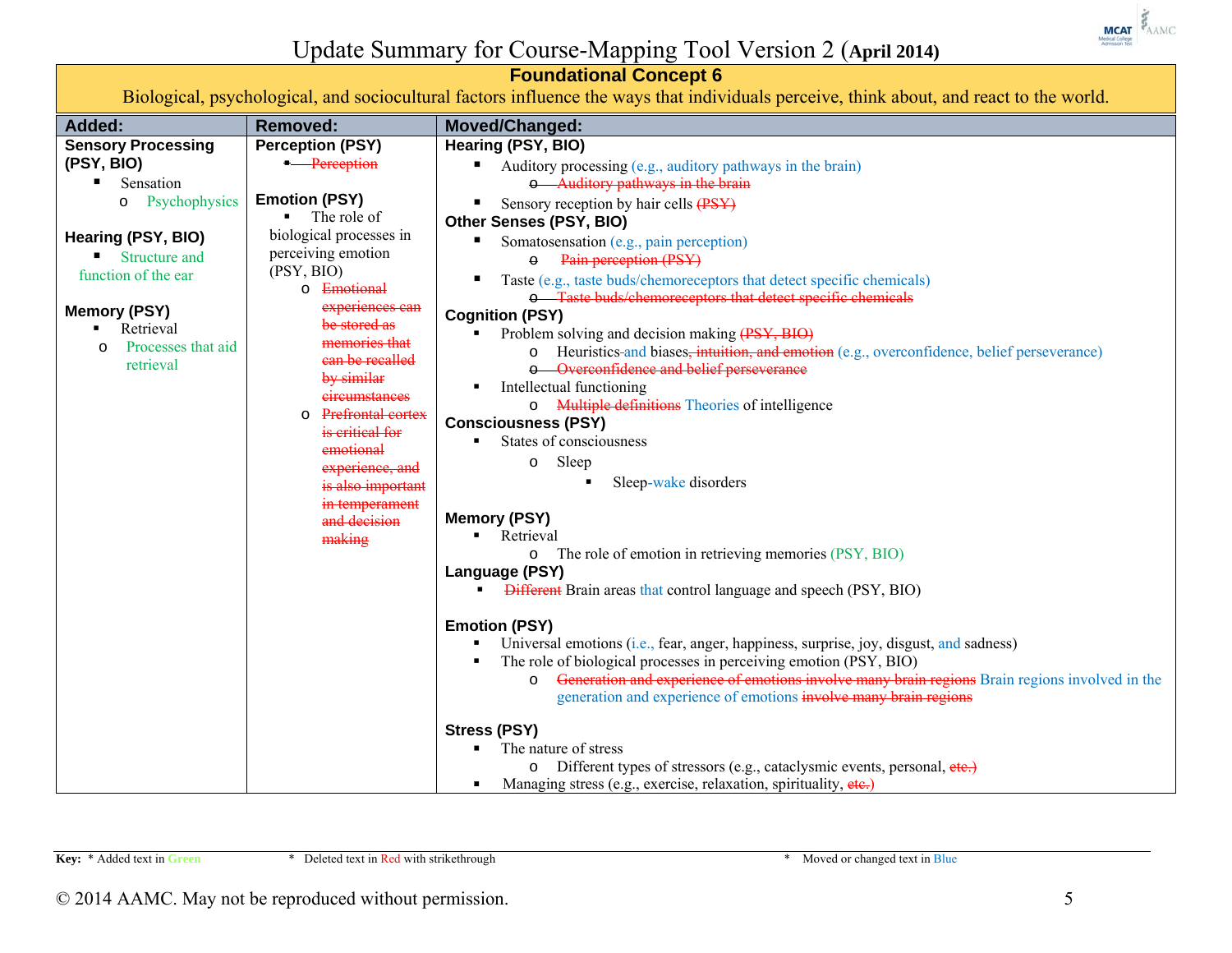

| <b>Foundational Concept 7</b>           |                                                                                              |                                                                                        |
|-----------------------------------------|----------------------------------------------------------------------------------------------|----------------------------------------------------------------------------------------|
|                                         | Biological, psychological, and sociocultural factors influence behavior and behavior change. |                                                                                        |
| <b>Added:</b>                           | <b>Removed:</b>                                                                              | Moved/Changed:                                                                         |
| <b>How the Presence of Others</b>       | Culture (PSY, SOC)                                                                           | <b>Biological Bases of Behavior (PSY, BIO)</b>                                         |
| <b>Affects Individual Behavior</b>      | - Assimilation                                                                               | The nervous system                                                                     |
| (PSY)                                   | - Multiculturalism (SOC)                                                                     | Neurons (e.g., the reflex arc)<br>$\circ$                                              |
| Social control (SOC)                    | - Subcultures (SOC)                                                                          | - The reflex are                                                                       |
| Conformity (PSY, SOC)<br>$\blacksquare$ |                                                                                              | Structure and function of the peripheral nervous system<br>$\circ$                     |
| Obedience (PSY, SOC)<br>$\blacksquare$  |                                                                                              | Structure and function of the central nervous system<br>$\circ$                        |
|                                         | Socialization (PSY, SOC)                                                                     | The brain<br>$\blacksquare$                                                            |
| <b>Normative and Non-normative</b>      | Definition of socialization (SOC)                                                            | o The brainstem Forebrain                                                              |
| <b>Behavior (SOC)</b>                   | <b>Norms</b>                                                                                 | o The cerebellum Midbrain                                                              |
| Social norms (PSY, SOC)                 | Stigma and deviance (SOC)                                                                    | o The cerebrum Hindbrain                                                               |
| Sanctions (SOC)<br>$\circ$              | Conformity and obedience                                                                     | Neuronal communication and its influence on behavior (PSY)<br>$\blacksquare$           |
| Folkways, mores, and<br>$\circ$         |                                                                                              | Influence of genetic Genetic and environmental factors contribute to<br>$\blacksquare$ |
| taboos (SOC)                            | <b>Theories of Attitude and Behavior Change</b>                                              | on the development of behaviors                                                        |
| o Anomie (SOC)                          | (PSY)                                                                                        | Socialization (PSY, SOC)                                                               |
| Deviance                                | • Elaboration likelihood model                                                               | Agents of socialization (e.g., the family, mass media, peers,                          |
| Perspectives on deviance<br>$\circ$     | Information processing routes to persuasion<br>$\circ$                                       | workplace) (SOC)                                                                       |
| (e.g., differential association,        | (i.e., central and peripheral route processing)                                              |                                                                                        |
| labeling theory, strain theory)         |                                                                                              | <b>Psychological Disorders (PSY)</b>                                                   |
| Aspects of collective behavior          | <b>Biological Bases of Behavior (PSY, BIO)</b>                                               | Types of psychological disorders                                                       |
| (e.g., fads, mass hysteria,             | • The nervous system                                                                         | Somatoform Somatic symptom and related disorders<br>$\circ$                            |
| riots)                                  | • Structure and function of the central                                                      | Dissociative disorders<br>$\Omega$                                                     |
|                                         | nervous system                                                                               | Biological bases of nervous system disorders (PSY, BIO)<br>$\blacksquare$              |
| <b>Psychological Disorders (PSY)</b>    | The brain<br>$\circ$                                                                         | Stem cell-based therapy to regenerate neurons in the central<br>$\circ$                |
| Types of psychological                  | <b>•</b> The diencephalon (BIO)                                                              | nervous system CNS (BIO)                                                               |
| disorders                               | Control of voluntary movement<br>in the cerebral cortex                                      | <b>Motivation (PSY)</b>                                                                |
| o Obsessive-compulsive                  | Information processing in the                                                                | Factors that influence motivation                                                      |
| disorder                                | eerebral cortex                                                                              | Drives (e.g., negative feedback systems) (PSY, BIO)<br>$\circ$                         |
| Trauma- and stressor-<br>$\circ$        |                                                                                              | Negative feedback systems (PSY, BIO)                                                   |
| related disorders                       | <b>Associative Learning (PSY)</b>                                                            | Theories that explain how motivation affects human behavior<br>п                       |
| o Bipolar and related                   | • Biological processes that affect associative                                               | Other theories (e.g., cognitive, need-based)<br>$\circ$                                |
| disorders                               | learning (e.g., biological predispositions, instinctive                                      | o Other: cognitive and need based theories                                             |
| o Depressive disorders                  | drift), (PSY, BIO)                                                                           | Application of theories of motivation to understand behaviors (e.g.,                   |
|                                         | o Innate behaviors are developmentally fixed                                                 | eating, sexual, drug and alcohol use, etc.) Biological and sociocultural               |
| <b>Biological Bases of Behavior</b>     | o Learned behaviors are modified based on                                                    | motivators that regulate behavior (e.g., hunger, sex drive, substance addiction)       |
| (PSY, BIO)                              | experiences                                                                                  | o Biological factors in regulation of these motivational processes                     |
| • The nervous system                    | • Development of learned behaviors (PSY, BIO)                                                | o Socio-cultural factors in regulation of these motivational                           |
|                                         |                                                                                              | processes                                                                              |
|                                         | <b>Psychological Disorders (PSY)</b>                                                         |                                                                                        |
| Key: * Added text in Green              | Deleted text in Red with strikethrough                                                       | Moved or changed text in Blue                                                          |
|                                         |                                                                                              |                                                                                        |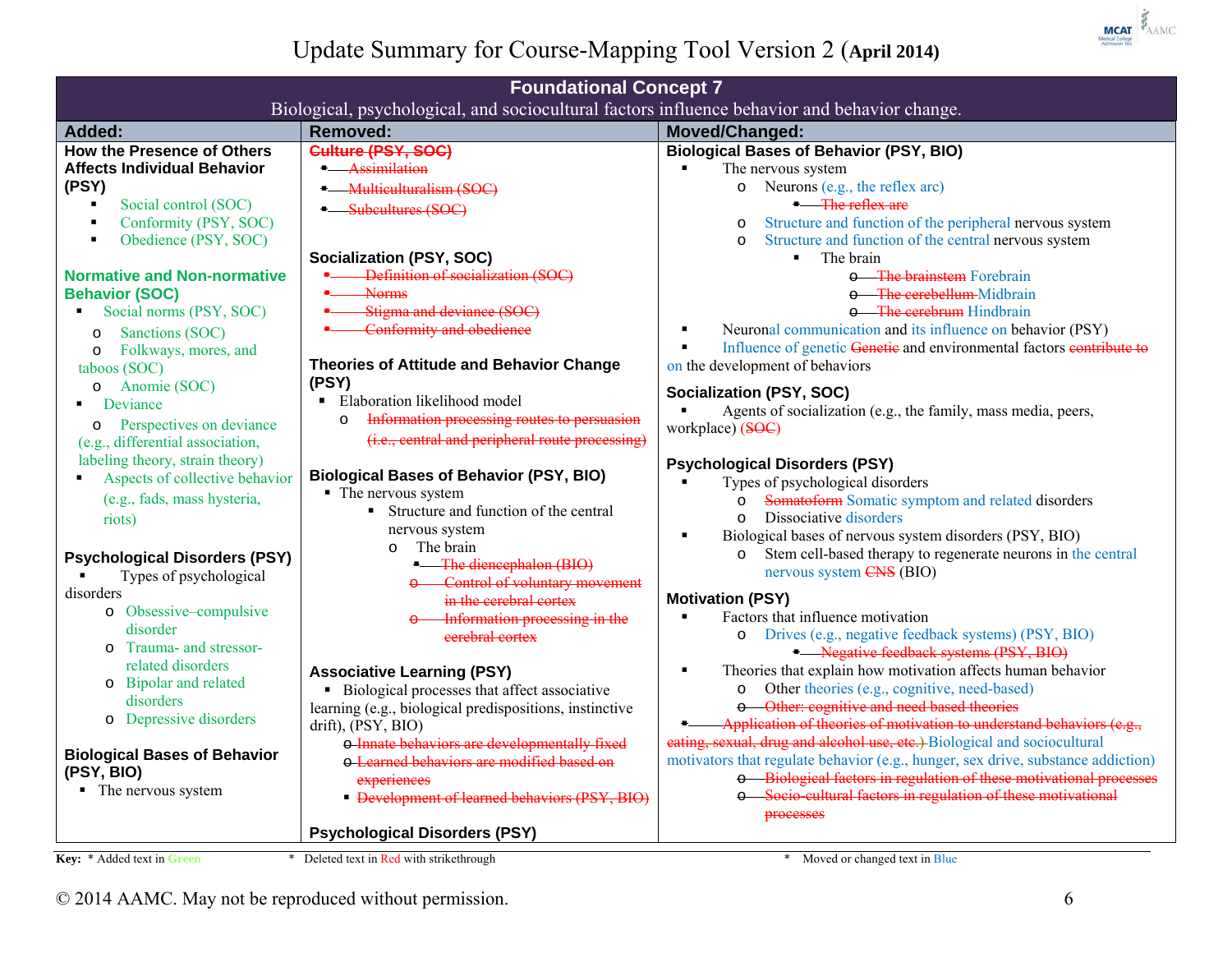

| Added:                                                                                                                                                                                                                                                                                                                                                                                                                                                                                                                                                                                                                                                                                                                                           | <b>Removed:</b>                                                                                                                  | Moved/Changed:                                                                                                                                                                                                                                                                                                                                                                                                                                                                                                                                                                                                                                                                                                                                                                                                                                                                                                                                                                                                                                                                                                                                                                                                                                                                     |
|--------------------------------------------------------------------------------------------------------------------------------------------------------------------------------------------------------------------------------------------------------------------------------------------------------------------------------------------------------------------------------------------------------------------------------------------------------------------------------------------------------------------------------------------------------------------------------------------------------------------------------------------------------------------------------------------------------------------------------------------------|----------------------------------------------------------------------------------------------------------------------------------|------------------------------------------------------------------------------------------------------------------------------------------------------------------------------------------------------------------------------------------------------------------------------------------------------------------------------------------------------------------------------------------------------------------------------------------------------------------------------------------------------------------------------------------------------------------------------------------------------------------------------------------------------------------------------------------------------------------------------------------------------------------------------------------------------------------------------------------------------------------------------------------------------------------------------------------------------------------------------------------------------------------------------------------------------------------------------------------------------------------------------------------------------------------------------------------------------------------------------------------------------------------------------------|
| Structure and function<br>$\circ$<br>of the central nervous<br>system<br>The spinal cord                                                                                                                                                                                                                                                                                                                                                                                                                                                                                                                                                                                                                                                         | Types of psychological disorders<br>o Mood disorders                                                                             | <b>Group Decision-making Processes (PSY, SOC)</b><br><b>Associative Learning (PSY)</b><br>The role of cognitive processes that affect in associative learning<br>Biological factors processes that affect associative learning (e.g.,<br>biological predispositions, instinctive drift), (PSY, BIO)                                                                                                                                                                                                                                                                                                                                                                                                                                                                                                                                                                                                                                                                                                                                                                                                                                                                                                                                                                                |
|                                                                                                                                                                                                                                                                                                                                                                                                                                                                                                                                                                                                                                                                                                                                                  |                                                                                                                                  | <b>Foundational Concept 8:</b><br>Psychological, sociocultural, and biological factors influence the way we think about ourselves and others, as well as how we interact with others.                                                                                                                                                                                                                                                                                                                                                                                                                                                                                                                                                                                                                                                                                                                                                                                                                                                                                                                                                                                                                                                                                              |
| Added:                                                                                                                                                                                                                                                                                                                                                                                                                                                                                                                                                                                                                                                                                                                                           | <b>Removed:</b>                                                                                                                  | Moved/Changed:                                                                                                                                                                                                                                                                                                                                                                                                                                                                                                                                                                                                                                                                                                                                                                                                                                                                                                                                                                                                                                                                                                                                                                                                                                                                     |
| Prejudice and Bias (PSY, SOC)<br>$\blacksquare$ Stigma (SOC)<br><b>Elements of Social Interaction (PSY,</b><br>SOC)<br>Status (SOC)<br>$\blacksquare$<br>Types of status (e.g., achieved,<br>$\circ$<br>ascribed)<br>Role<br>Role conflict and role strain<br>$\circ$<br>(SOC)<br>Role exit (SOC)<br>$\circ$<br>Groups<br>Primary and secondary groups<br>$\circ$<br>(SOC)<br>In-group vs. out-group<br>$\circ$<br>Group size (e.g., dyads, triads)<br>$\circ$<br>(SOC)<br>Organizations (SOC)<br>Formal organization<br>$\circ$<br>Bureaucracy<br>$\Omega$<br>Characteristics of an<br>$\circ$<br>ideal bureaucracy<br>Perspectives on<br>O<br>bureaucracy (e.g., iron<br>law of oligarchy,<br>McDonaldization)<br><b>Social Behavior (PSY)</b> | <b>Prejudice and Bias</b><br>(PSY, SOC)<br>- Definition of<br>prejudice<br>Ethnocentrism<br>(SOC)<br>• In group and out<br>group | <b>Elements of Social Interaction (PSY, SOC)</b><br><b>Statuses Status (SOC)</b><br>Self-Concept, Self-identity, and Social Identity (PSY, SOC)<br><b>Example:</b> Definitions of self concept, identity, and social identity<br>Formation of Identity (PSY, SOC)<br>Theories of identity development (e.g., gender, moral, psychosexual, social) Stages of<br>identity development<br>Theories of developmental stages (e.g., Erikson, Vygotsky, Kohlberg, Freud)<br>$($ PSY $)$<br>Influence of social factors on identity formation<br>Influence of individuals (e.g., imitation, looking-glass self, role-taking)<br><b>Attributing Behavior to Persons or Situations (PSY)</b><br>Attributional processes (e.g., fundamental attribution error, role of culture in<br>attributions) Attribution theory<br><b>e</b> Fundamental attribution error<br>o How culture affects attributions<br>Self-presentation and Interacting with Others (PSY, SOC)<br>Expressing and detecting emotion<br>The role of gender in the Gender shapes expression and detection of emotion<br>The role of culture in the Culture shapes expression and detection of emotion<br>Presentation of self Impression management<br>п<br>Impression management<br>$\circ$<br><b>Social Behavior (PSY)</b> |
| Altruism                                                                                                                                                                                                                                                                                                                                                                                                                                                                                                                                                                                                                                                                                                                                         |                                                                                                                                  | Social support (PSY, SOC)                                                                                                                                                                                                                                                                                                                                                                                                                                                                                                                                                                                                                                                                                                                                                                                                                                                                                                                                                                                                                                                                                                                                                                                                                                                          |

**Key:** \* Added text in **Green** \* Deleted text in Red with strikethrough \* Moved or changed text in Blue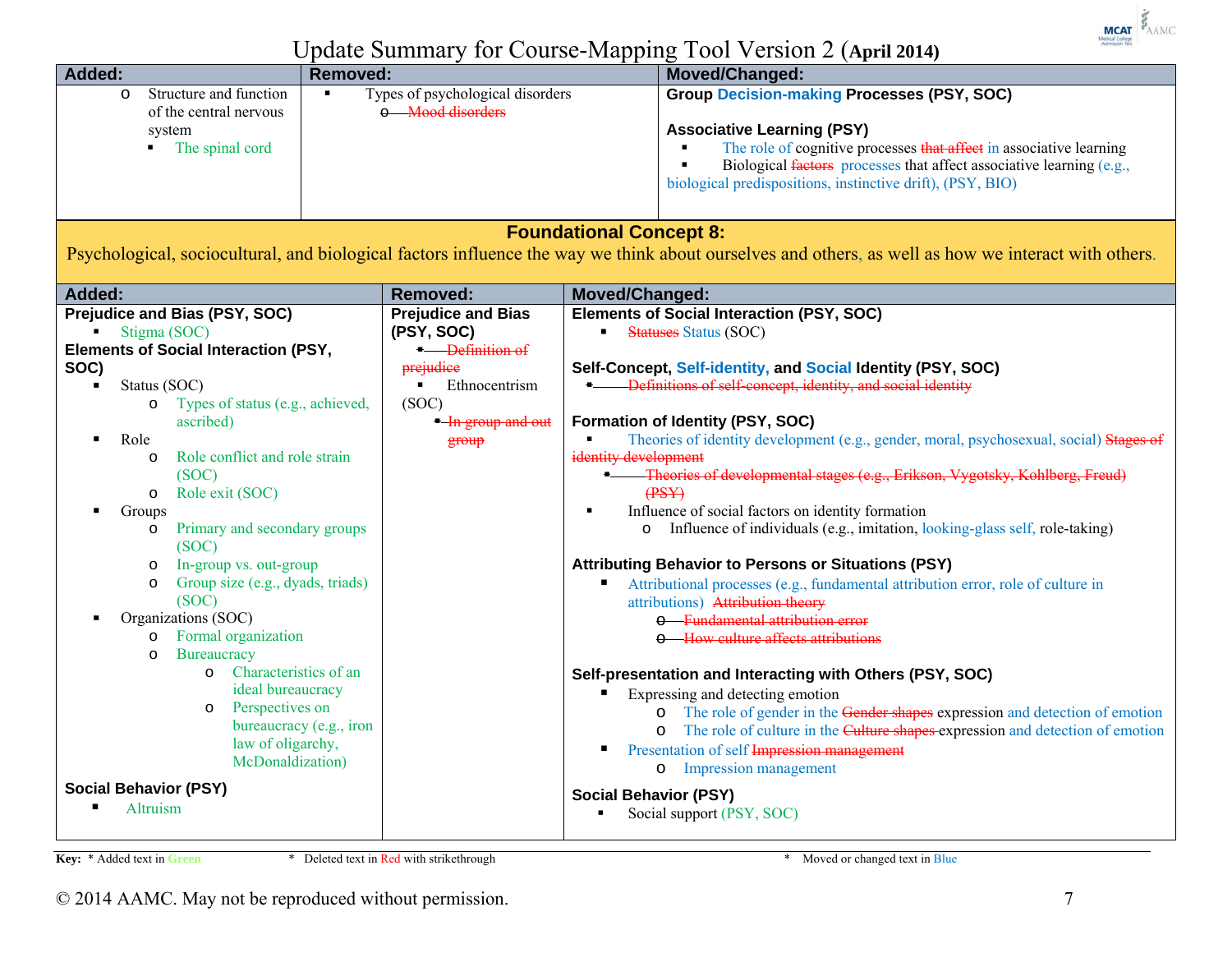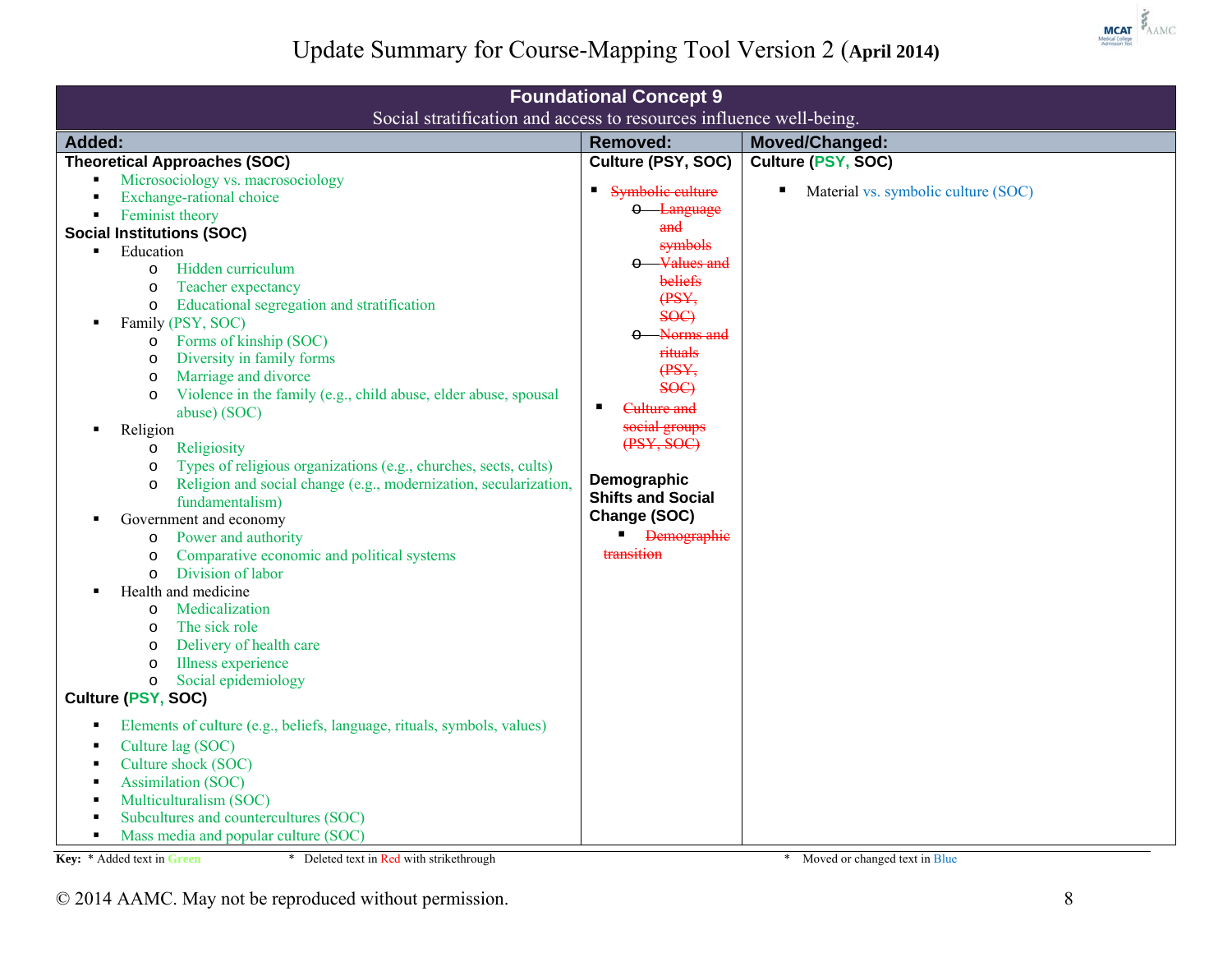

|                                                                                           | $\sim$ $\sim$ $\sim$ $\sim$ |                |
|-------------------------------------------------------------------------------------------|-----------------------------|----------------|
| Added:                                                                                    | <b>Removed:</b>             | Moved/Changed: |
| Transmission and diffusion (SOC)<br>$\blacksquare$                                        |                             |                |
| Demographic Structure of Society (PSY, SOC)                                               |                             |                |
| $\blacksquare$<br>Age                                                                     |                             |                |
| Aging and the life course<br>$\circ$                                                      |                             |                |
| Age cohorts (SOC)<br>$\circ$                                                              |                             |                |
| Social significance of aging<br>$\circ$                                                   |                             |                |
| Gender<br>$\blacksquare$                                                                  |                             |                |
| Sex versus gender<br>$\circ$                                                              |                             |                |
| The social construction of gender (SOC)<br>$\circ$                                        |                             |                |
| Gender segregation (SOC)<br>$\circ$                                                       |                             |                |
| Race and ethnicity (SOC)                                                                  |                             |                |
| The social construction of race<br>$\circ$                                                |                             |                |
| Racialization<br>$\circ$                                                                  |                             |                |
| Racial formation<br>$\circ$                                                               |                             |                |
| Immigration status (SOC)                                                                  |                             |                |
| Patterns of immigration<br>$\circ$                                                        |                             |                |
| Intersections with race and ethnicity<br>$\circ$                                          |                             |                |
| <b>Demographic Shifts and Social Change (SOC)</b>                                         |                             |                |
| Theories of demographic change (i.e., Malthusian theory and                               |                             |                |
| demographic transition)                                                                   |                             |                |
| Population growth and decline (e.g., population projections, population<br>$\blacksquare$ |                             |                |
| pyramids)                                                                                 |                             |                |
| Fertility, migration, and mortality                                                       |                             |                |
| Fertility and mortality rates (e.g., total, crude, age-specific)<br>$\circ$               |                             |                |
| Patterns in fertility and mortality<br>$\circ$                                            |                             |                |
| Push and pull factors in migration<br>$\circ$                                             |                             |                |
| Social movements                                                                          |                             |                |
| Relative deprivation<br>$\circ$                                                           |                             |                |
| Organization of social movements<br>$\circ$                                               |                             |                |
| Movement strategies and tactics<br>$\circ$                                                |                             |                |
| Globalization                                                                             |                             |                |
| Factors contributing to globalization (e.g., communication<br>$\circ$                     |                             |                |
| technology, economic interdependence)                                                     |                             |                |
| Perspectives on globalization<br>$\circ$                                                  |                             |                |
| Social changes in globalization (e.g., civil unrest, terrorism)<br>$\circ$                |                             |                |
| Urbanization                                                                              |                             |                |
| Industrialization and urban growth<br>$\circ$                                             |                             |                |
| Suburbanization and urban decline<br>$\circ$                                              |                             |                |
| Gentrification and urban renewal<br>$\Omega$                                              |                             |                |